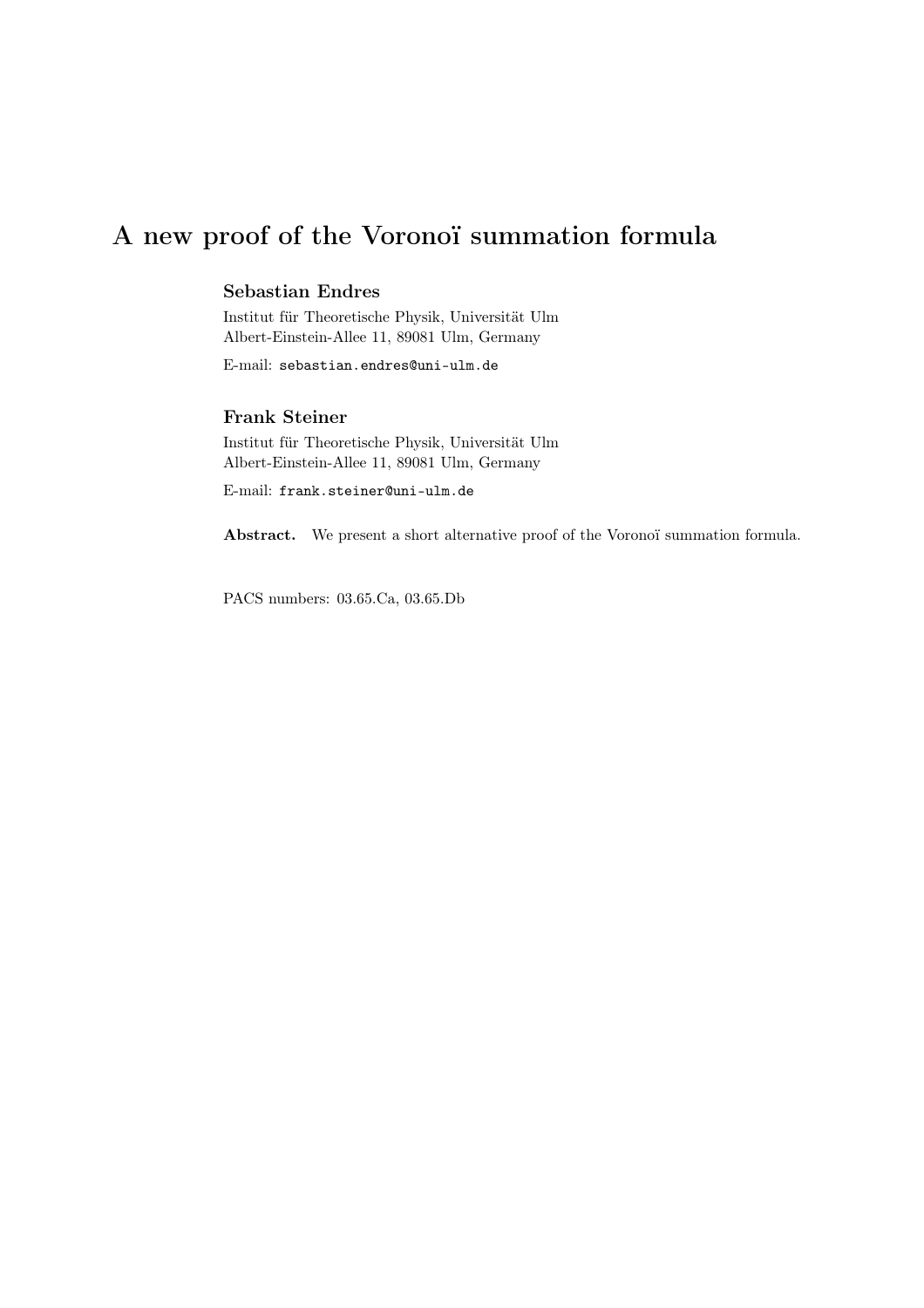## 1. The Voronoï summation formula

The Voronoï summation formula provides a connection between a sum involving the divisor function  $d(n)$  smeared with some function  $f(n)$  and a sum involving again the divisor function smeared with a function  $F(n)$  which arises from a certain Bessel transformation of the function  $f$ . The divisor function is defined as the number of divisors of n, unity and n itself included, i.e.

$$
d(k) := \# \{ (n, m); \quad nm = k \}, \quad n, m, k \in \mathbb{N}.
$$
 (1)

Note that the divisor function  $d(n)$ ,  $d(1) = 1$ ,  $d(2) = 2$ ,  $d(3) = 2$ ,  $d(4) = 3$ ,  $d(5) = 2$ ,  $d(6) = 4, \ldots$ , with  $d(p) = 2$  for p prime, is a very irregular function with asymptotic behaviour

$$
d(n) = O(n^{\epsilon}), \quad n \to \infty \quad \text{for all} \quad \epsilon > 0. \tag{2}
$$

In 1849 Dirichlet proved [1] the following asymptotic formula

$$
D(x) := \sum_{n=1}^{x} d(n) = x \ln x + (2\gamma - 1)x + \Delta(x), \quad x \to \infty
$$
 (3)

with

$$
\Delta(x) = O\left(\sqrt{x}\right), \quad x \to \infty,\tag{4}
$$

where  $\gamma$  is Euler's constant. The famous Dirichlet's divisor problem is that of determining as precisely as possible the maximum order of the error term  $\Delta(x)$ . In 1903 Voronoï [2] was able to improve Dirichlet's result by proving

$$
\Delta(x) = \mathcal{O}\left(x^{\frac{1}{3}}\ln x\right), \quad x \to \infty. \tag{5}
$$

Voronoï based his prove on a new summation formula carrying now its name, see [3]. The estimate on  $\Delta(x)$  was later improved, see e.g. [4, 5]. In [6] and [7] it was proved that

$$
\Delta(x) = O(x^{\alpha}), \quad x \to \infty \quad \text{with} \quad \alpha \ge \frac{1}{4}, \tag{6}
$$

but the exact order of  $\Delta(x)$  is still unknown. In various articles (e.g. [8, 9, 10, 11, 12, 13, 14, 15, 16, 17]) the authors investigate the Voronoï summation formula and specify proper function spaces for which the Voronoï summation formula is valid. The result of Hejhal [17] states:

**Theorem 1.1** (Hejahl:1979, [17]). If f is two times continuously differentiable and possesses compact support  $(f \in C_0^2(\mathbb{R}))$  then the following formula is valid

$$
\sum_{n=1}^{\infty} d(n) f(n) = \int_{0}^{\infty} (\ln k + 2\gamma) f(k) dk + \frac{f(0)}{4}
$$
  
+ 
$$
2\pi \sum_{n=1}^{\infty} d(n) \int_{0}^{\infty} \left[ \frac{2}{\pi} K_0 \left( 4\pi \sqrt{nk} \right) - Y_0 \left( 4\pi \sqrt{nk} \right) \right] f(k) dk,
$$
 (7)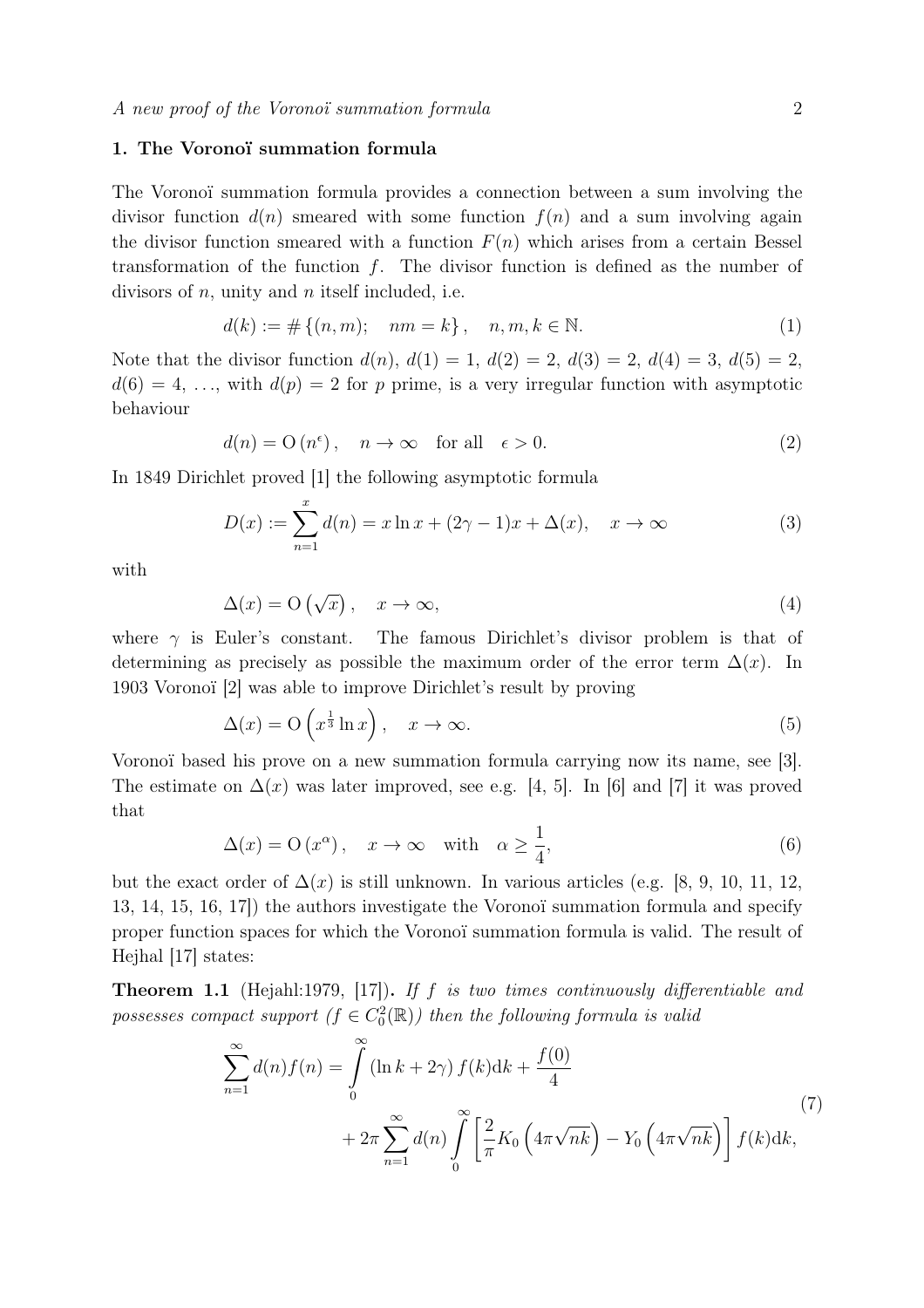where the functions  $K_0(x)$  and  $Y_0(x)$  are modified Bessel functions, i.e. the McDonald function respectively the Neumann function (see e.g. [18, p. 65, 66]) and  $\gamma$  denotes the Euler constant.

The Voronoï summation formula (7) can be interpreted as a trace formula for a certain noncompact quantum graph with pure Dirichlet boundary conditions (see [19]) whose eigenvalues are given by  $n^2$ ,  $n \in \mathbb{N}$ , with multiplicities precisely given by the divisor function  $d(n)$ . It is the purpose of this note to prove the Voronoï summation formula (7) for a function space different from that in theorem 1.1 and e.g. in [12, 13, 14, 17]).

#### 2. An alternative proof of the Voronoï summation formula

In order to present an alternative derivation of the Voronoï summation formula, we introduce the function (a particular Lambert series)

$$
\Theta(t) := \sum_{n=1}^{\infty} d(n) e^{-nt} = \sum_{n=1}^{\infty} \frac{1}{e^{nt} - 1}, \quad t \in (0, \infty).
$$
 (8)

We remark that  $\Theta(t)$  coincides with the function  $\Theta_{\Delta_{\overline{D}}^{\frac{1}{2}}}(t)$  defined in (3.6) of [19] which is the trace of the wave group of the Dirichlet Laplacian considered in [19]. In [19] (see (3.12) therein) we have derived the following asymptotic relations

$$
\Theta(t) = -\frac{\ln t}{t} + \frac{\gamma}{t} + \frac{1}{4} + \mathcal{O}(t), \quad t \to 0^+,
$$
  

$$
\Theta(t) = \mathcal{O}\left(e^{-t}\right), \quad t \to \infty.
$$
 (9)

For further convenience, we "regularise"  $\Theta(t)$  in (8) at  $t=0$ :

$$
\Theta(t) = \sum_{n=1}^{\infty} \frac{1}{e^{nt} - 1}
$$
  
= 
$$
\sum_{n=1}^{\infty} \left[ \frac{1}{e^{nt} - 1} - \frac{e^{-nt}}{nt} \right] + \sum_{n=1}^{\infty} \frac{e^{-nt}}{nt}
$$
  
= 
$$
\sum_{n=1}^{\infty} g(nt) - \frac{\ln(1 - e^{-t})}{t}, \quad t \in (0, \infty)
$$
 (10)

with

$$
g(x) := \frac{1}{e^x - 1} - \frac{e^{-x}}{x} = e^{-x} \left[ \frac{1}{1 - e^{-x}} - \frac{1}{x} \right], \quad x \in (0, \infty).
$$
 (11)

We notice that

$$
g(x) = \frac{1}{2} + O(x), \quad x \to 0^+, \text{ and } g(x) = O(e^{-x}), \quad x \to \infty.
$$
 (12)

Now, we use theorem 5 of [14, p. 73] (in a slightly modified form) which can be considered as a special version of the classical Poisson summation formula.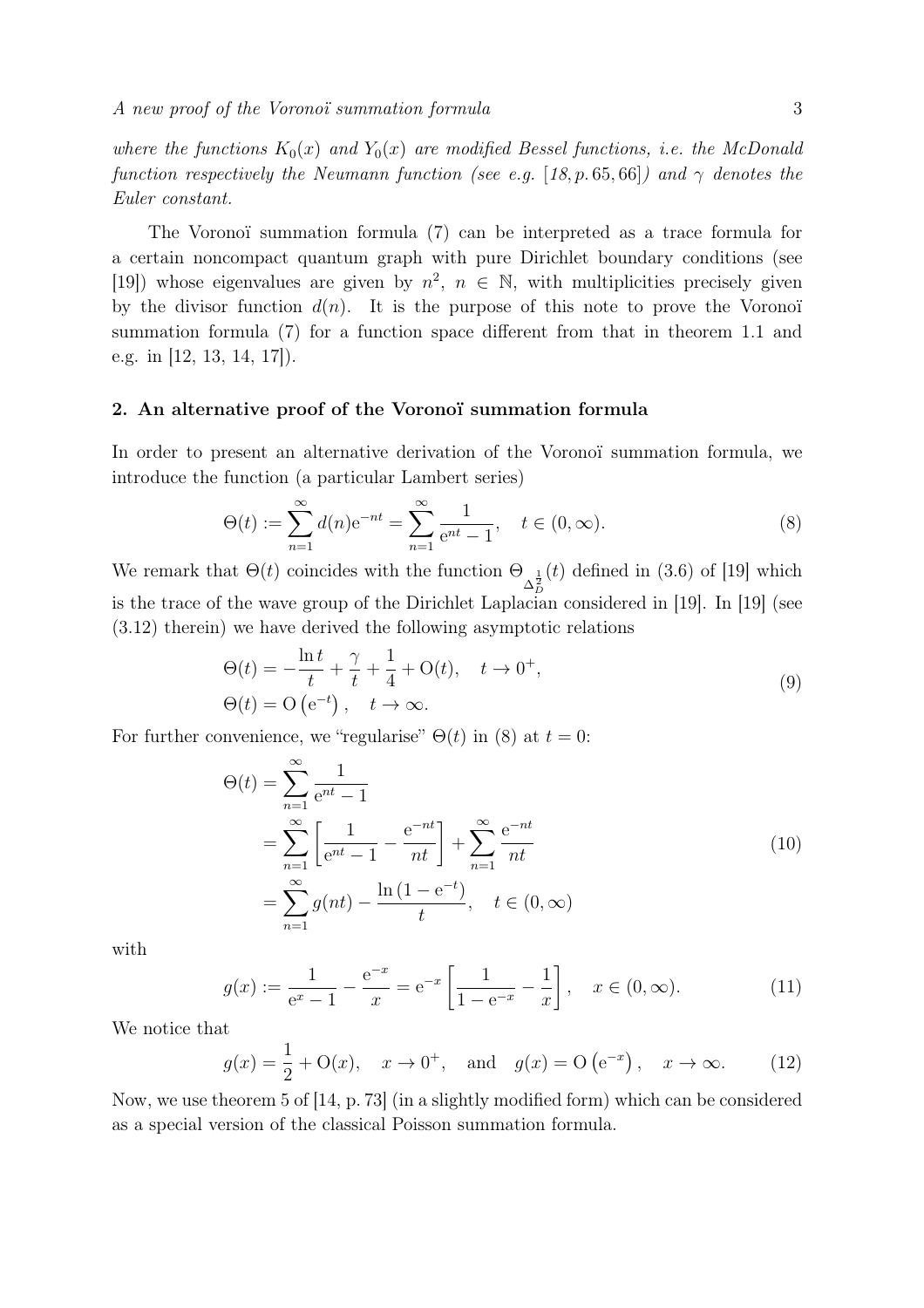**Theorem 2.1** (Dixon/Ferrar: 1937, [14]). If, for any finite  $x_0 > 0$ ,  $g(x)$  is a real function of bounded variation in the interval  $(0, x_0)$ , then  $(t \in (0, \infty))$ 

$$
\sum_{n=1}^{\infty} g(nt) = -\frac{1}{2}g(0^+) + \frac{1}{t} \int_{0}^{\infty} g(x) dx + \sum_{n=1}^{\infty} \frac{2}{t} \int_{0}^{\infty} g(x) \cos\left(\frac{2\pi n}{t}x\right) dx
$$
 (13)

provided that

- the sum on the l.h.s and the first integral on the r.h.s in  $(13)$  exist,
- $g(x) \to 0$  as  $x \to \infty$ ,
- $g(x)$  is the integral of  $g'(x)$  in  $x \ge x_0$ ,
- $|g'(x)|$  is integrable over  $(x_0, \infty)$ .

With the identity [18, p. 16] for the digamma function

$$
\psi(z) = \ln z + \int_{0}^{\infty} \left[ \frac{1}{x} - \frac{1}{1 - e^{-x}} \right] e^{-zx} dx, \quad \text{Re } z > 0,
$$
\n(14)

we obtain the relation  $(n \in \mathbb{N}_0, t \in (0, \infty))$ :

$$
\int_{0}^{\infty} g(x) \cos\left(\frac{2\pi n}{t}x\right) dx = \text{Re}\left\{\ln\left(1 + i\frac{2\pi n}{t}\right) - \psi\left(1 + i\frac{2\pi n}{t}\right)\right\}.
$$
 (15)

Furthermore, with  $(n \in \mathbb{N}, t \in (0, \infty))$ 

$$
\operatorname{Re}\ln\left(1+i\frac{2\pi n}{t}\right) = \ln\left(\frac{2\pi n}{t}\right) + \frac{1}{2}\ln\left(1+\left(\frac{t}{2\pi n}\right)^2\right) \tag{16}
$$

and the identity [20, p. 85]

$$
\sinh z = z \prod_{n=1}^{\infty} \left( 1 + \left( \frac{z}{n\pi} \right)^2 \right), \quad z \in \mathbb{C}, \tag{17}
$$

we obtain

$$
\sum_{n=1}^{\infty} \ln\left[1 + \left(\frac{t}{2\pi n}\right)^2\right] = \ln\left[\frac{\sinh\left(\frac{t}{2}\right)}{\left(\frac{t}{2}\right)}\right]
$$
\n
$$
= \frac{t}{2} + \ln\left(1 - e^{-t}\right) - \ln t, \quad t \in (0, \infty).
$$
\n(18)

Using

$$
g\left(0^{+}\right) = \frac{1}{2} \tag{19}
$$

and (see  $(15)$ )

$$
\int_{0}^{\infty} g(x)dx = -\psi(1) = \gamma
$$
\n(20)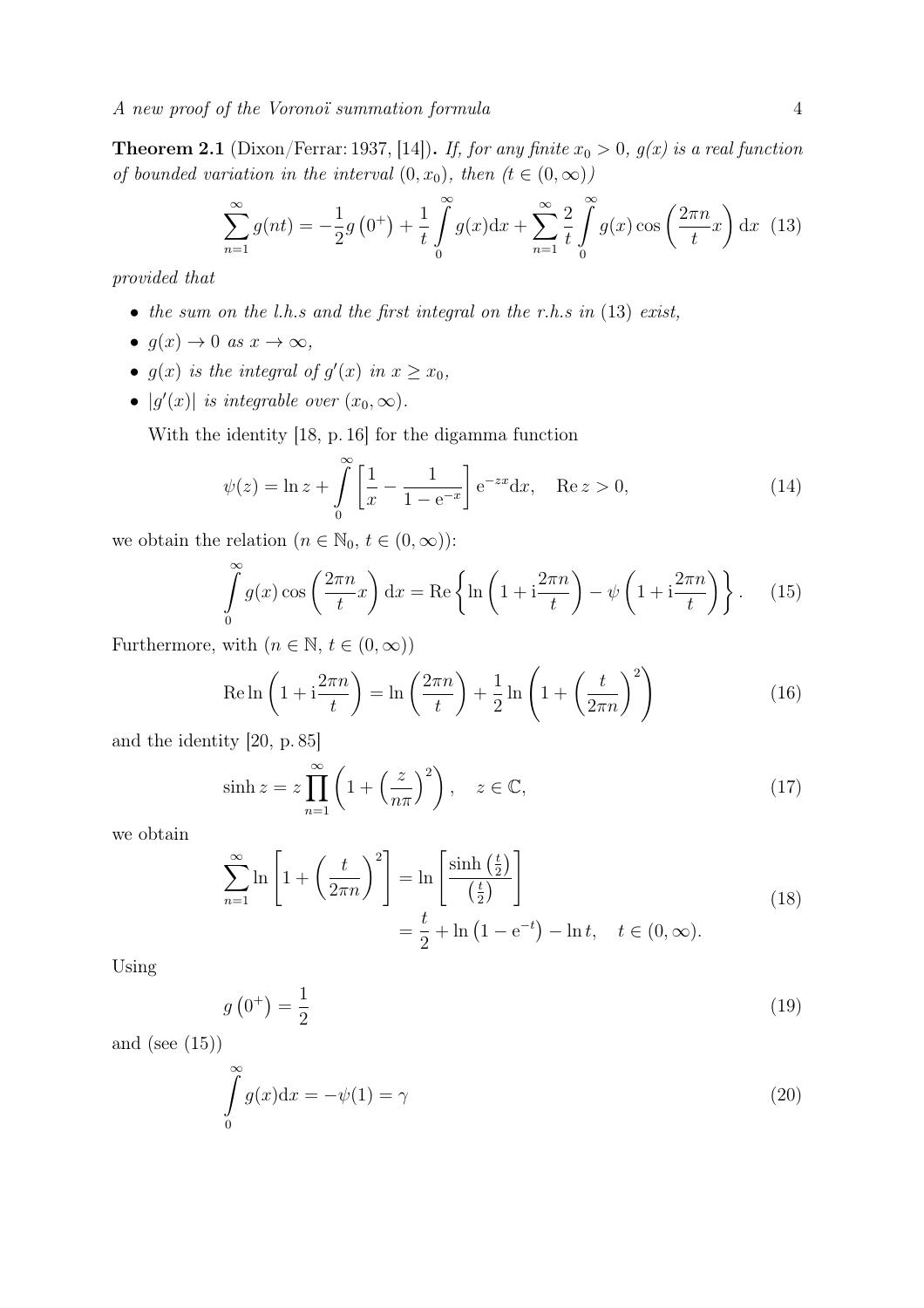and combining the results of  $(10)$ ,  $(13)$ ,  $(15)$ ,  $(16)$ ,  $(18)$ ,  $(19)$  and  $(20)$ , we altogether obtain the relation  $(t \in (0, \infty))$ :

$$
\Theta(t) = -\frac{\ln t}{t} + \frac{\gamma}{t} + \frac{1}{4} - \frac{2}{t} \sum_{n=1}^{\infty} \left[ \text{Re}\,\psi\left(1 + i\frac{2\pi n}{t}\right) - \ln\left(\frac{2\pi n}{t}\right) \right].\tag{21}
$$

We remark that Wigert [21, p, 203] derived the same result, however, without introducing the digamma function  $\psi(z)$ , by means of the Euler-MacLaurin summation formula.

We recall that in [19, p. 191] we have derived (using the Voronoï summation formula valid for the test function space in [14]) the decomposition of  $\Theta(t)$  in a "Weyl" term and an "oscillatory" term

$$
\Theta(t) =: \Theta^W(t) + \Theta^{\text{Osc.}}(t), \quad t \in (0, \infty)
$$
\n(22)

with

$$
\Theta^W(t) := \int_0^\infty (\ln k + 2\gamma) e^{-tk} dk + \frac{1}{4}
$$
  
=  $-\frac{\ln t}{t} + \frac{\gamma}{t} + \frac{1}{4}, \quad t \in (0, \infty)$  (23)

and

$$
\Theta^{\rm Osc.}(t) := 2\pi \sum_{n=1}^{\infty} d(n) \int_{0}^{\infty} \left[ \frac{2}{\pi} K_0 \left( 4\pi \sqrt{n k} \right) - Y_0 \left( 4\pi \sqrt{n k} \right) \right] e^{-t k} dk
$$

$$
= -\frac{2}{t} \sum_{n=1}^{\infty} d(n) \left[ \exp\left( \frac{4\pi^2 n}{t} \right) \mathrm{Ei} \left( -\frac{4\pi^2 n}{t} \right) + \exp\left( -\frac{4\pi^2 n}{t} \right) \mathrm{Ei} \left( \frac{4\pi^2 n}{t} \right) \right], \quad t \in (0, \infty).
$$
 (24)

Here  $Ei(x)$  is the exponential integral function defined for  $x > 0$  by the Cauchy principal value (see [18, p. 342]), where  $Ei(x) \equiv E^{*}(x)$  and  $Ei(-x) \equiv -E_{1}(x)$  for  $x > 0$ . From their asymptotics for  $x \to \infty$  [18, pp. 346, 347] we obtain (after replacing  $e^{-x}$  by  $e^x$  on p. 347 l.c.)

$$
e^x \operatorname{Ei}(-x) + e^{-x} \operatorname{Ei}(x) = \sum_{m=0}^{M} \frac{2(2m+1)!}{x^{2m+2}} + \mathcal{O}\left(\frac{1}{x^{2M+4}}\right), \quad x \to \infty. \tag{25}
$$

Therefore, by (2) and (25), the sum on the r.h.s of (24) converges absolutely. Note that in (23) and (24) the test function  $(h_t(k)) := e^{-tk}$ ,  $t > 0$  in [19, p. 191]) is chosen in such a way that the integrals in (23) and (24) correspond to well defined Laplace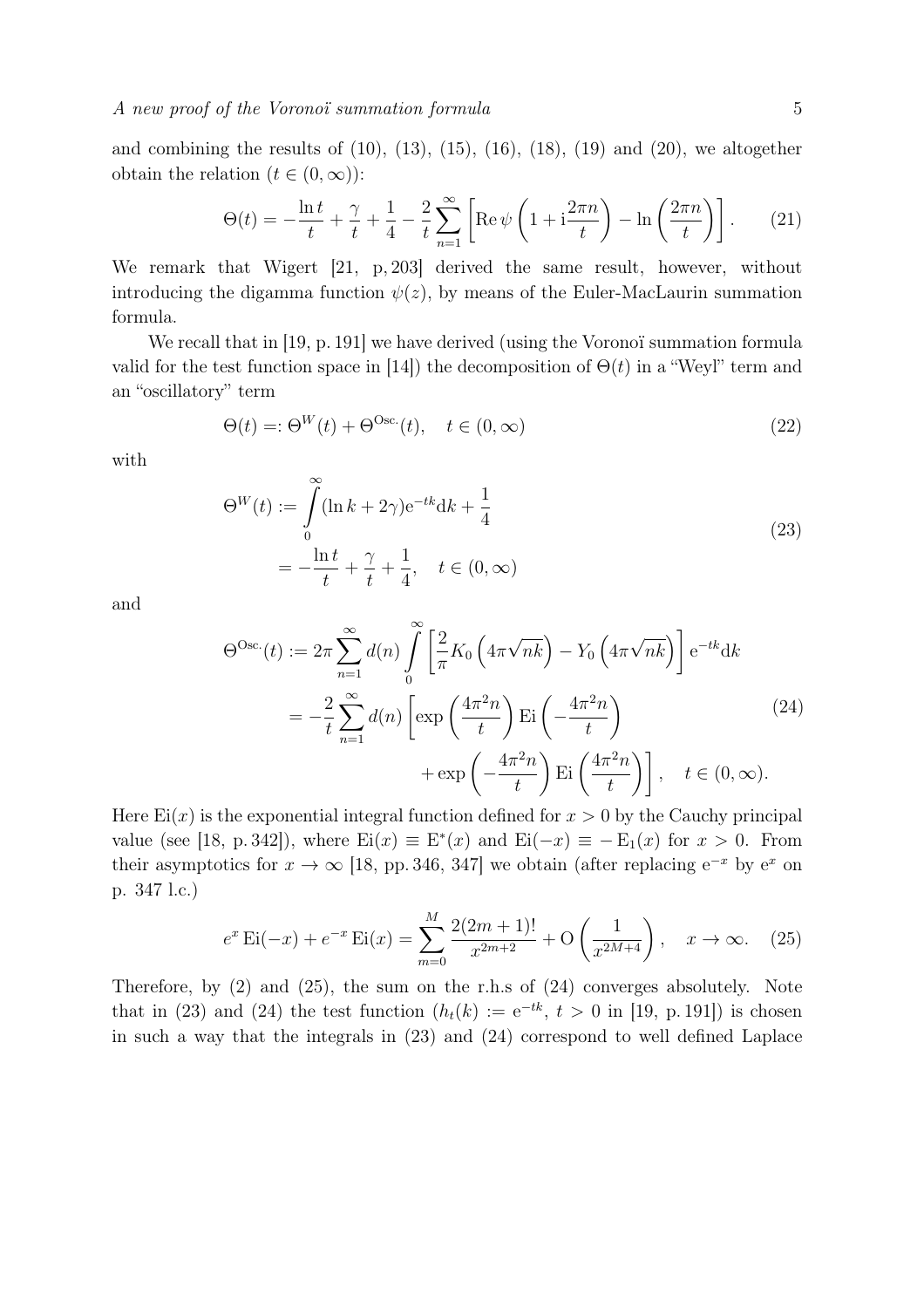transformations. Combining  $(21)$  with  $(22)$ ,  $(23)$  and  $(24)$  we infer

$$
\Theta^{\rm Osc.}(t) = -\frac{2}{t} \sum_{n=1}^{\infty} \left[ \text{Re} \,\psi \left( 1 + i \frac{2\pi n}{t} \right) - \ln \left( \frac{2\pi n}{t} \right) \right]
$$

$$
= -\frac{2}{t} \sum_{n=1}^{\infty} d(n) \left[ \exp \left( \frac{4\pi^2 n}{t} \right) \text{Ei} \left( -\frac{4\pi^2 n}{t} \right) + \exp \left( -\frac{4\pi^2 n}{t} \right) \text{Ei} \left( \frac{4\pi^2 n}{t} \right) \right], \quad t \in (0, \infty).
$$
 (26)

In order to prove (26) in a direct, alternative way, in particular without using the Voronoï summation formula, we need the following modified Poisson summation formula, theorem 6 in  $[14, p. 74]$  (in fact there is a typographic mistake therein and we have replaced  $\gamma - \ln 2$  by  $\ln(2\pi)$  in the first summand on the r.h.s of (6.21) in [14, p. 74]).

**Theorem 2.2** (Dixon/Ferrar: 1937, [14]). If  $h(x)$  is a function which satisfies the conditions of theorem 2.1 except in so far as they concern the neighbourhood of the origin, and if, for a certain constant b,

$$
H(x) := h(x) - b \ln x, \quad x \in (0, \infty),
$$
\n(27)

is of bounded variation in the neighbourhood of  $x = 0$ , then the following formula holds  $(\alpha \in (0,\infty))$ :

$$
\sum_{n=1}^{\infty} h(\alpha n) = \frac{1}{2} b \ln(2\pi) - \frac{1}{2} \lim_{x \to 0^+} H(\alpha x) + \frac{1}{\alpha} \int_0^{\infty} h(x) dx
$$

$$
+ 2 \sum_{n=1}^{\infty} \left[ \frac{1}{\alpha} \int_0^{\infty} h(x) \cos\left(\frac{2\pi n}{\alpha} x\right) dx + \frac{b}{4n} \right].
$$
\n(28)

(Note that in [14] the relation (28) has been stated for the special value  $\alpha \equiv 1$ ). First, due to (25), we can write the last sum in (24) as a double sum

$$
\sum_{n=1}^{\infty} d(n)h\left(\frac{4\pi^2 n}{t}\right) = \sum_{m=1}^{\infty} \sum_{n=1}^{\infty} h\left(\frac{4\pi^2 m}{t}n\right), \quad t \in (0, \infty),
$$
\n(29)

where we have defined

$$
h(x) := \exp(x) \operatorname{Ei}(-x) + \exp(-x) \operatorname{Ei}(x), \quad x \in (0, \infty).
$$
 (30)

Notice that, due to [18, p. 343, 346, 347] and (25), the function  $h(x)$  satisfies the required conditions of theorem 2.2. Furthermore, it holds [18, p. 343]

$$
h(\alpha x) = 2\gamma + 2\ln \alpha + 2\ln x + O(x^2 \ln x), \quad x \to 0^+, \quad \alpha \in (0, \infty)
$$
 (31)

and thus we identify in our case  $b = 2$ . By Fourier's inversion formula we obtain with [22, p. 8]

$$
\int_{0}^{\infty} h(x) \cos\left(\frac{2\pi n}{\alpha}x\right) dx = -\frac{\frac{2\pi^2 n}{\alpha}}{\left(\frac{2\pi n}{\alpha}\right)^2 + 1}, \quad \alpha \in (0, \infty), \quad n \in \mathbb{N}_0.
$$
 (32)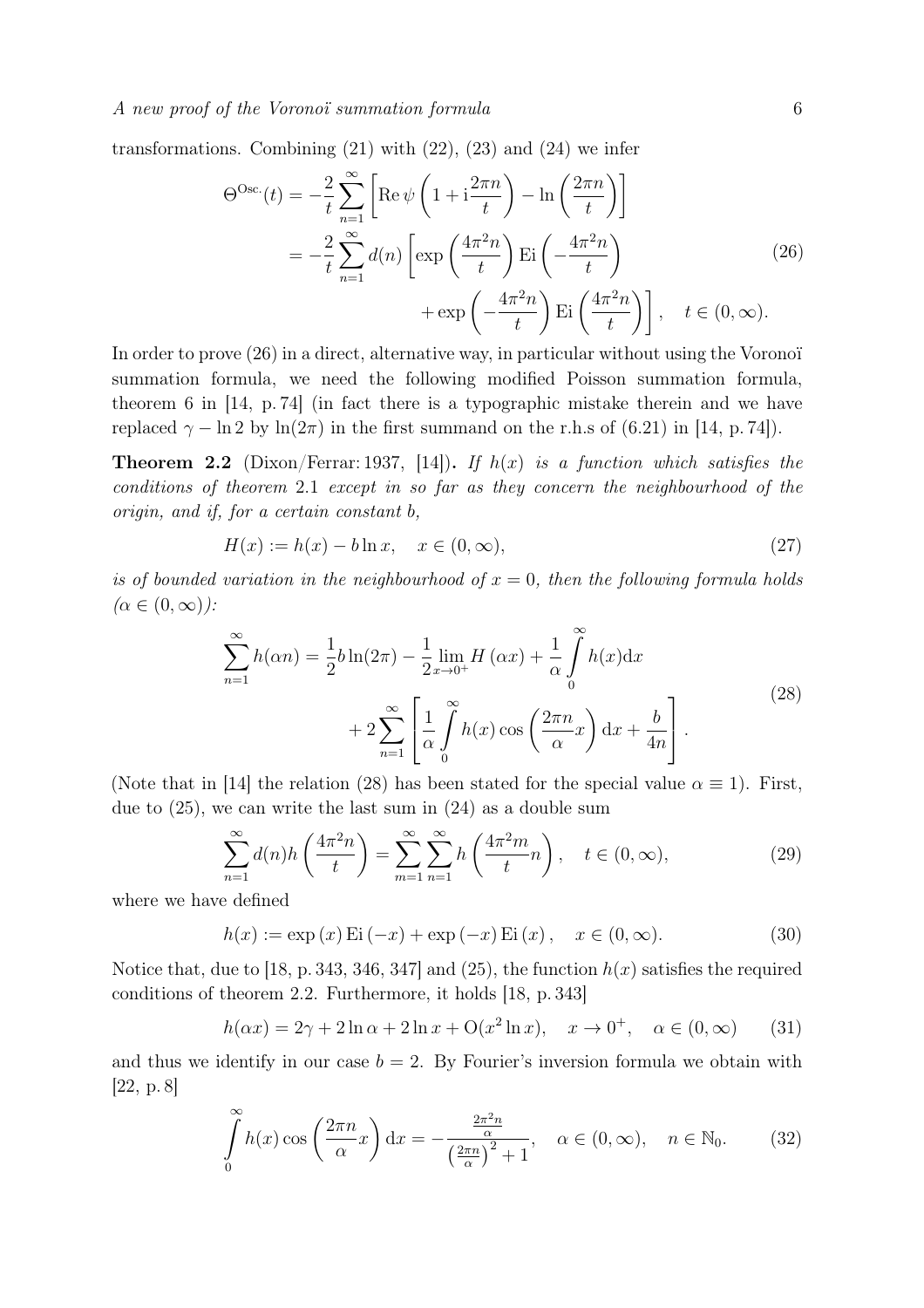A new proof of the Voronoï summation formula 7

Therefore, we obtain by (28) and (32) setting  $\alpha := \frac{4\pi^2 m}{t}$  $\frac{2m}{t}$   $(m \in \mathbb{N}, t \in (0, \infty))$ 

$$
\sum_{n=1}^{\infty} h\left(\frac{4\pi^2 m}{t}n\right) = \ln(2\pi) - \gamma - \ln\left(\frac{4\pi^2 m}{t}\right) + \sum_{n=1}^{\infty} \left[\frac{-n}{n^2 + \left(\frac{2\pi m}{t}\right)^2} + \frac{1}{n}\right] = -\gamma - \ln\left(\frac{2\pi m}{t}\right) + \sum_{n=1}^{\infty} \frac{\left(\frac{2\pi m}{t}\right)^2}{\left(n^2 + \left(\frac{2\pi m}{t}\right)^2\right)n}.
$$
\n(33)

With the identity [23, p. 106]  $(x, y \in (0, \infty))$ 

$$
\sum_{k=1}^{\infty} \frac{1}{((kx)^2 + y^2) k} = \frac{1}{2y^2} \left[ \psi \left( 1 + i\frac{y}{x} \right) + \psi \left( 1 - i\frac{y}{x} \right) + 2\gamma \right]
$$
(34)

we get for the last sum on the r.h.s. in (33)  $(m \in \mathbb{N}, t \in (0, \infty))$ 

$$
\sum_{n=1}^{\infty} \frac{\left(\frac{2\pi m}{t}\right)^2}{\left(n^2 + \left(\frac{2\pi m}{t}\right)^2\right)n} = \text{Re}\,\psi\left(1 + i\frac{2\pi m}{t}\right) + \gamma.
$$
\n(35)

Putting (28), (30), (33) and (35) together we gain the expected first line in (26).

For the next steps we need the notion of the Laplace transform in the sense of [24]. Therefore, we define the L-function space [24, p. 13].

**Definition 2.3.** A real or complex function  $f$  is an  $L$ -function iff

- f is defined at least for  $t > 0$ ,
- in each finite interval  $0 < T_1 \le t \le T_2$  the function f is Riemann integrable,
- the improper Riemann integral

$$
\lim_{\epsilon \to 0} \int_{\epsilon}^{T} |f(t)| \mathrm{d}t, \quad T \in (0, \infty)
$$
\n(36)

exists,

• there exists a real or complex  $s_0$  such that for some fixed  $T > 0$  the following improper Riemann integral

$$
\lim_{\omega \to 0} \int_{T}^{\omega} |f(t)| e^{-s_0 t} dt \tag{37}
$$

exists.

Now, let f be an L-function. We consider expressions of the form

$$
\int_{0}^{\infty} \Theta(t) f(t) \mathrm{d}t,\tag{38}
$$

where  $\Theta(t)$  is defined in (8). Due to (9) the improper integral (38) exists if

$$
f(t) \sim t^{\beta} L(t), \quad t \to 0, \quad \beta > 0, \quad k \in \mathbb{N}_0 \quad \text{arbitrary}, \tag{39}
$$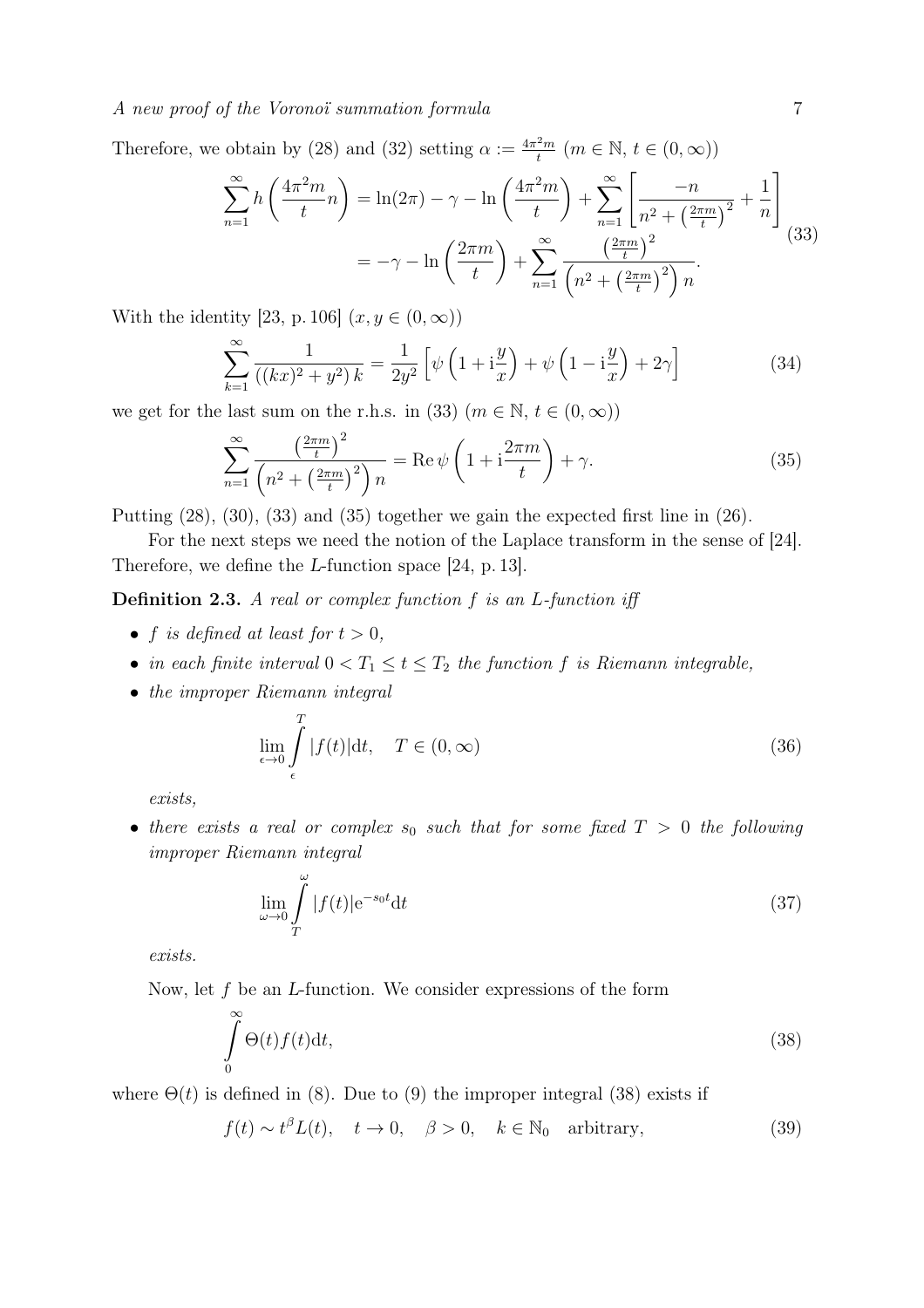where  $L(t)$  is a slowly increasing function at  $t = 0$  (for instance the absolute value of the logarithmic function) which is continuous and positive possessing the property [24, p. 201]

$$
\frac{L(ut)}{L(t)} \to 1, \quad t \to 0, \quad u > 0 \quad \text{arbitrary.} \tag{40}
$$

For such a function one can show [24, p. 202], [25, p. 45] (replacing t by  $\frac{1}{t}$ ) that

$$
t^{\epsilon}L(t) \to 0, \quad t \to 0, \quad \epsilon > 0 \quad \text{arbitrary.} \tag{41}
$$

Furthermore, we assume for further convenience that the function  $f(t)$  is a so-called regulated function (i.e. for every  $t$  in the domain of definition both the left and right limits  $f(t-)$  and  $f(t+)$  exist [but must not be equal]) and possesses compact support. Since

$$
\Theta_N(t) := \sum_{n=1}^N d(n) e^{-nt} \le \Theta(t) \quad \text{for all} \quad N \in \mathbb{N}, \quad t \in (0, \infty)
$$
 (42)

the improper Riemann integral (38) converges uniformly and absolutely with respect to the summation in  $\Theta(t)$ . Furthermore,  $\Theta_N(t)$  converges locally uniformly on  $(0,\infty)$  to  $\Theta(t)$ . Thus, integration and summation can be interchanged in (38) and we obtain

$$
\int_{0}^{\infty} \Theta(t) f(t) dt = \sum_{n=1}^{\infty} d(n) \tilde{f}(n),
$$
\n(43)

where the tilde denotes the Laplace transform of  $f(t)$ . In order to check that the sum on the r.h.s. in (43) converges, we can use a theorem of [24, p. 202]:

**Theorem 2.4** (Doetsch, [24]). Let f be an L-function possessing the asymptotics

$$
f(t) \sim Bt^{\beta}L(t), \quad t \to 0, \quad \beta > -1, \quad B \quad arbitrary,
$$
\n
$$
(44)
$$

where  $L(t)$  is a regulated increasing function at  $t = 0$  (and fulfills therefore (40) and (41)). Then for the Laplace transform  $\tilde{f}$  of f the following asymptotic formula holds:

$$
\tilde{f}(s) \sim B \frac{\Gamma(\beta + 1)}{s^{\beta + 1}} L\left(\frac{1}{s}\right), \quad s \to \infty, \quad s \in \mathbb{R}^+.
$$
\n(45)

Therefore, the sum on the r.h.s. of (43) converges absolutely due to (2). Now, we use  $(21)$  and  $(26)$  and attain with  $(43)$ 

$$
\sum_{n=1}^{\infty} d(n)\tilde{f}(n) = \int_{0}^{\infty} \left[\Theta^{W}(t) + \Theta^{Osc.}(t)\right] f(t)dt
$$
  

$$
= -\int_{0}^{\infty} \frac{\ln t}{t} f(t) dt + \gamma \int_{0}^{\infty} \frac{f(t)}{t} dt + \frac{1}{4} \int_{0}^{\infty} f(t) dt
$$
(46)  

$$
+ \int_{0}^{\infty} f(t) \Theta^{Osc.}(t) dt.
$$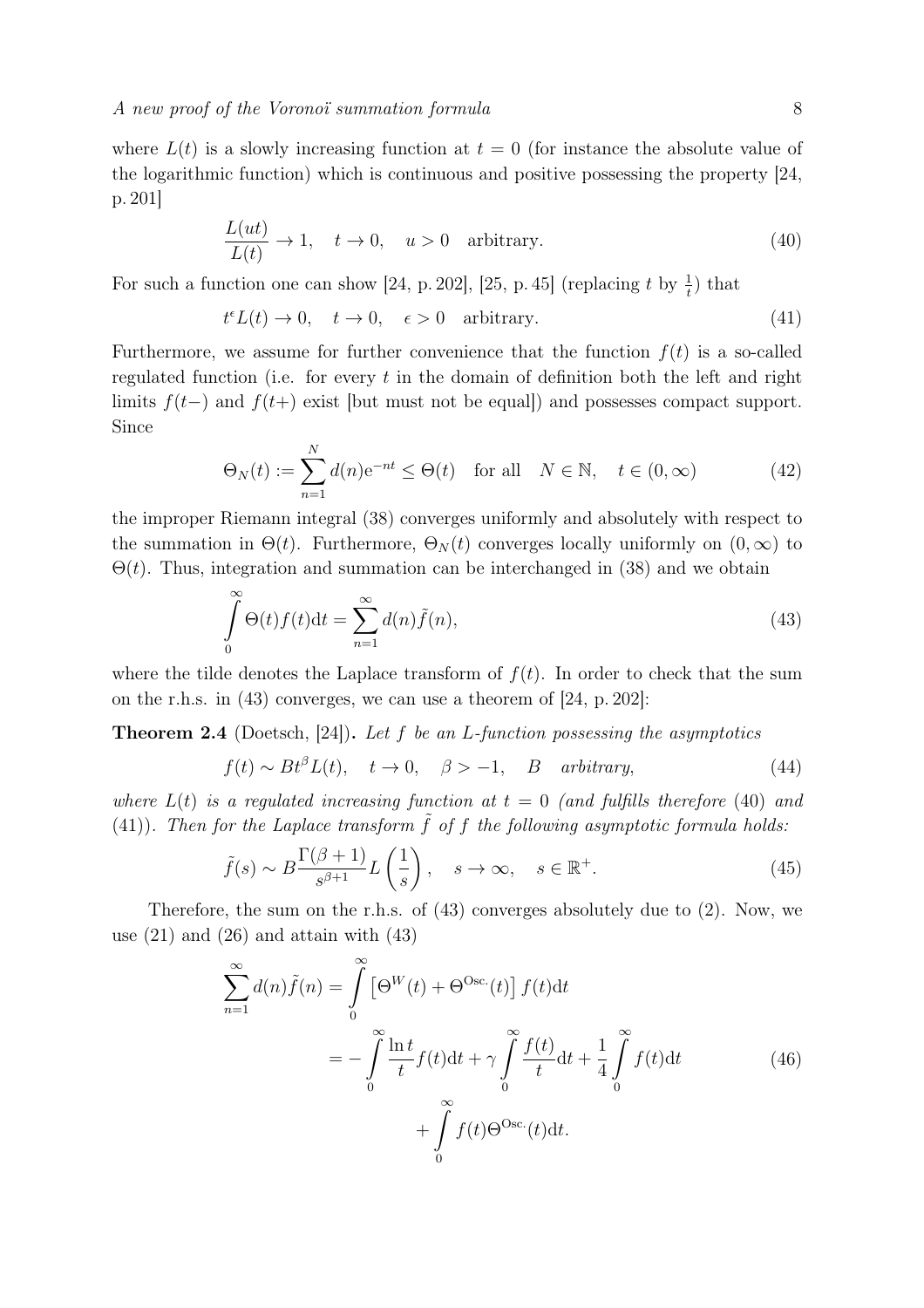#### A new proof of the Voronoï summation formula 9

Using the identities [22, p. 149]  $(t \in (0, \infty))$ 

$$
-\int_{0}^{\infty} (\gamma + \ln k) e^{-kt} dk = \frac{\ln t}{t}, \quad \int_{0}^{\infty} e^{-kt} dk = \frac{1}{t}
$$
 (47)

we obtain, by Fubini's theorem for improper Riemann integrals and with our previous assumption on the function  $f$ , the identity

$$
-\int_{0}^{\infty} \frac{\ln t}{t} f(t) dt + \gamma \int_{0}^{\infty} \frac{f(t)}{t} dt + \frac{1}{4} \int_{0}^{\infty} f(t) dt = \int_{0}^{\infty} (\ln k + 2\gamma) \tilde{f}(k) dk + \frac{\tilde{f}(0)}{4}.
$$
(48)

Now, we use the required condition of the compact support of the function  $f$ . Thus, the last integral on the r.h.s in (46) is in fact an integral over a finite interval and on this interval, due to (25), the sum  $(t \in (0, \infty))$ 

$$
\Theta^{\rm Osc.}_{N}(t) := \sum_{n=1}^{N} d(n) \left[ \exp\left(\frac{4\pi^2 n}{t}\right) \mathrm{Ei}\left(-\frac{4\pi^2 n}{t}\right) + \exp\left(-\frac{4\pi^2 n}{t}\right) \mathrm{Ei}\left(\frac{4\pi^2 n}{t}\right) \right]
$$
(49)

converges uniformly to  $\Theta^{\text{Osc}}(t)$  for  $N \to \infty$ . Therefore, we can interchange integration and summation in the last summand on the r.h.s of (46). Finally, we can again use Fubini's theorem for improper Riemann integrals and obtain with relation (24) respectively [26, p. 352] and [26, p. 266] the following theorem:

Theorem 2.5. Let f be a regulated L-function possessing compact support and the asymptotics (39). Then the following formula holds:

$$
\sum_{n=1}^{\infty} d(n)\tilde{f}(n) = \int_{0}^{\infty} (\ln k + 2\gamma)\tilde{f}(k)dk + \frac{\tilde{f}(0)}{4}
$$
  
+ 
$$
2\pi \sum_{n=1}^{\infty} d(n) \int_{0}^{\infty} \left[ \frac{2}{\pi} K_0 \left( 4\pi \sqrt{nk} \right) - Y_0 \left( 4\pi \sqrt{nk} \right) \right] \tilde{f}(k)dk,
$$
 (50)

where  $\tilde{f}$  denotes the Laplace transform of f

Note that (50) is identical to the Voronoï summation formula (7) if  $\tilde{f}(k)$  is renamed  $f(k)$ .

#### Acknowledgements

S. E. would like to thank the graduate school "Analysis of complexity, information and evolution" of the Land Baden-Württemberg for the stipend which has enabled this paper.

- [1] J. Dirichlet. Über die Bestimmung der mittleren Werthe in der Zahlentheorie. Abhandlungen der Königlich Preussischen Akademie der Wissenchaften, pages 69–83, 1849.
- [2] G. Voronoï. Sur un problème du calcul des fonctions asymptotiques. Journal für die reine und angewandte Mathematik, 126:241–282, 1903.